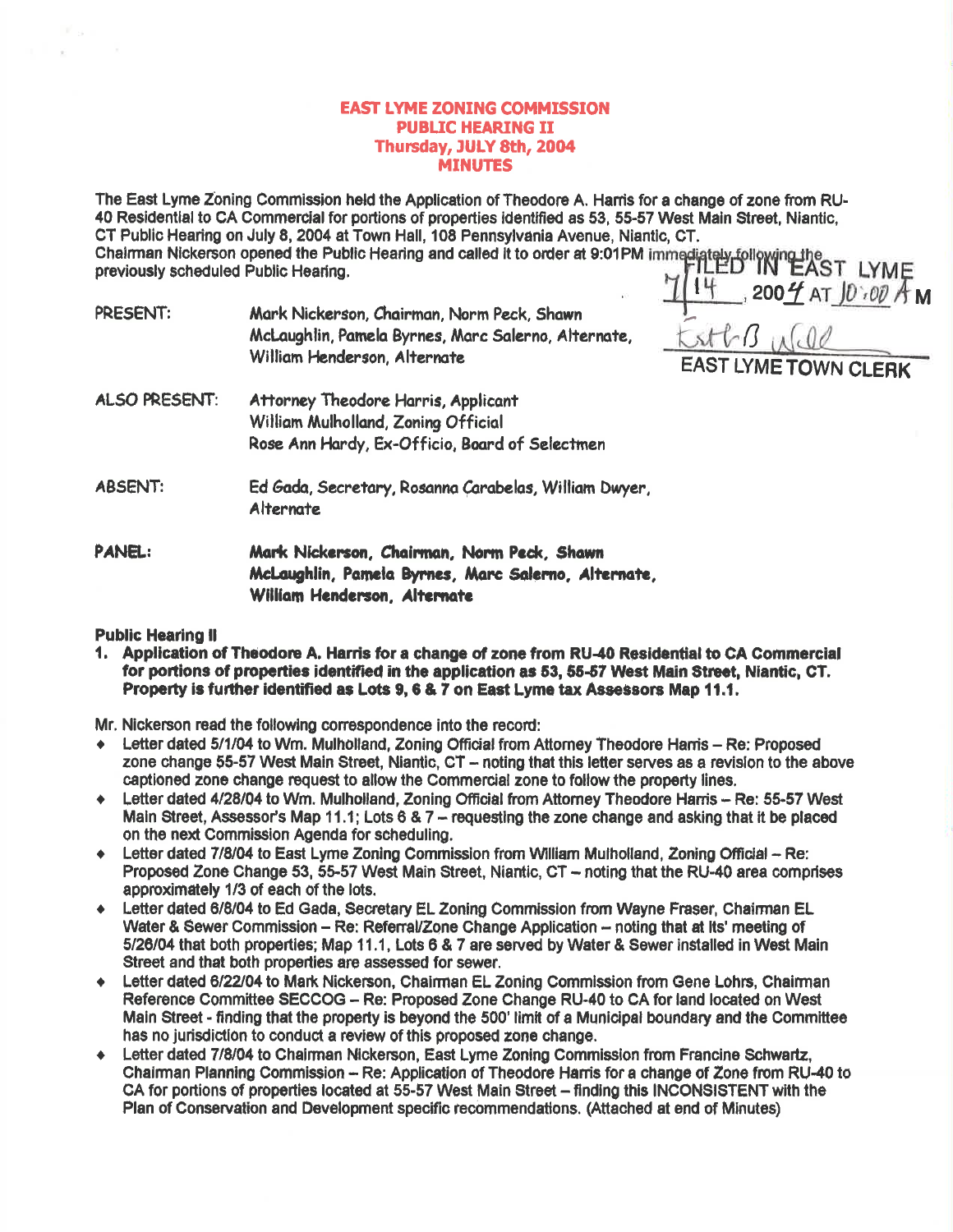Mr. Mulholland stated that the Legal Ad ran in the New London Day on 6/26/04 and 7/5/04. Attomey Harris noted that the Certificates of Mailing were submitted. Mr. Mulholland concurred and said that they are in the master file for this application.

Mr. Nickerson called upon the applicant to give his presentation.

Attorney Theodore Harris, place of business, 351 Main Street, Niantic said that there are three contiguous parcels, two of the parcels presently have a depth of 400' and one of 200'. Each of these lots is approximately 600' deep. The goal is to make the zone line coordinate with the property lines. They originally were requesting that only two of the parcels be changed but after meetings with Staff it was decided that it made more sense to have all of them conform. The overall purpose is for an elderly CA project to be built there as lt has public Water & Sewer. These would be smaller multi-family style units in a lower price range than what is cunently being oonstruded ln Town. Thls is only a possible use forthls property and the feeling is that it would be ideal as it is close to businesses and areas of the Village. However, the basis for their decision is if it is consistent with the Plan of Development. When he looked at it prior to submitting this application he found that it follows the recommendation to 'deepen the existing zone' and to 'control commercial strip development by eliminating strip zoning where possible'. He was very surprised to get the letter from Planning this afternoon stating that they found it to be inconsistent.

He passed out oopies of two pages from the Plan of Developnent to the Commission. (Attached at end of Minutes) The Plan of Development encourages mufii-family development partlcularly in proximity to the downtown area. ln short he disagrees with the letterfiom Planning and finds that what he is proposing is following the recommendations outlined there. It appears that the Planning Commission is confused geographically or did not look at the area in particular as they are taking a pre-existing area and deepening it as is recommended in the POCD. He showed on a map the existing area and what is next to it  $-$  a commercial center with a tile store, computer and antique stores. It is right behind and surrounds the Thames Imports area. No residential uses would be impacted by this use and there is a required buffer that would have to be maintained. Also, the POCD encourages this kind of use in proximity to the downtown area. If this were located beyond the Huntley Court area, he would have a dffierent opinion however, that is not the case and he finds that their goal is consistent with the POCD. He disagrees with the letter from the Planning Commission and finds that this ls conslstent. lf the intent is that they are looklng into changing and making some sort of transitional zone in the future, that does not mean that what they are asking for here is not consistent now.

Mr. Nickerson asked for the record if he makes a presentation to the Planning Commission. Attomey Harris said no we don't. Their position is that we do not make a presentation before them. Mr. Nickerson said that is unfortunate as this is the second time that they are wrong. They are saying that this is in the wrong area when they have the lot numbers and the area.

Mr. Nickerson called for anyone from the public who wished to speak in favor of this application -Hearing no one --

Mr. Nickerson called for anyone from the public who wished to speak against this application  $-$ 

Maureen White, 41 West Main Street, Niantic said that she fails to see how an ugly elderly housing project will maintain a commercial atmosphere or business flavor.

Mr. Nickerson said that it becomes a commercial enterprise when it is multi-family and that is why they are seeing it.

Ms. White said that she owns the Book Barn and they would be impacted by this as would Park Place which is a resldential area and the klds who live there and want to ride their bikes. She is concemed about the curb cuts. This would affect her and she would hate to see this become a Wal-Mart or Wendy's after this area was changed or some other big box,

Mr, Nickerson asked for clarification of the aree on the map. He noted that the area in pink on the map is the only area that is under consideration and that the front of all of that area ig commercial now and the owners are paying taxes on it.

Mr. Henderson said that he wanted to ask a question of Ms. White. He asked about the traffic and if it backs up especially with the proximtty to the school and traffio from both residential and commercial. Maureen White, 41 West Main Street, Niantic said that traffic is a concem, especially during the summer and holidays. Sometimes the weekend traffic is detoured there and it does back up. Mr. Henderson asked if there is a walking path there. Ms. White said no.

East Lyme Zoning Commission Public Hearing II Minutes - July 8, 2004 2004 2005 2009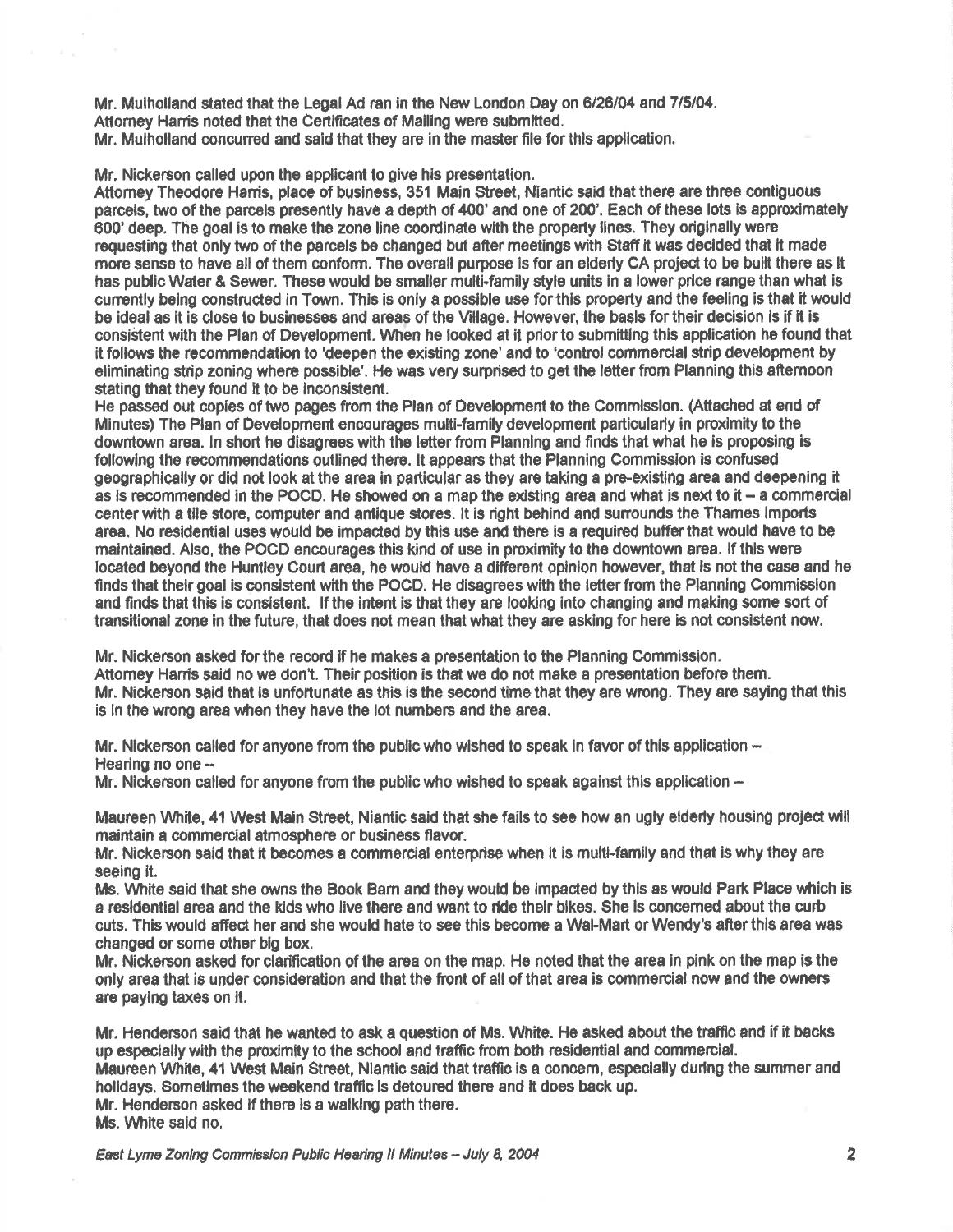Mr. Nickerson asked if there were sidewalks in Park Place. Ms. White said no.

Randy White, 41 West Main Street, Niantic asked if they have to prove a hardship for this type of zoning change.

Mr. Nickerson sald no.

Mr. White said that once it starts, what is there to stop it. He is in a spot where 200' is commercial and what is to stop him from extending his property to 1000' as he would really be able to make money on it. Mr. Nlckerson said that he would have to come before this Commission and each appllcation is decided separately. Eech approval is separate.

Mr. Mulholland explained that the Commission is operating in a legislative capacity and that each request has to be hdndled and ecrutlnized separately. Anyone could come to this Gommiseion and pay the fee and be heard and the Commission has to decide each request separately and decide the merits of the case. The Commission is obligated to hear the application.

Mr. White said that if this is granted then he does not have to build multi-family elderly housing, he can build anything allowed in that zone.

Mr. Nickerson said correct.

Mr. White suggested that there is another street, possibly 'Heathcliff' or something that perhaps the Planning Commission was thinking of end got confused with Huntley.

Joe Kwasniewski, 67 Walnut Hill Road, East Lyme said that he is not against progress but that he wants it slowed down. He said that this application of Mr. Harris and this property that they have said that they pay taxes on it, why don't they donate it to the Town so that they don't have to pay taxes on it? Maybe the Town can do something with it.

Dan Coffey, 71 Great Neck Road, Waterford, CT said that he is speaking for his father Owen Coffey of 8 Park Place and 51 West Main Street, Nlantic. He said that if there is some sort of large development complex that it would affect his land. He asked if this application is hinged to a specific project.

Mr. Nickerson said no and added that alittle over 50% of the property at present is commercially zoned. Mr. Coffey said that only one side would abut his father's property at present and this is why he wanted to knowthis.

Mr. Peck asked Mr. Mulholland for the buffer regulations between CA and Residential zones.

Mr. Mulholland said that Section 24.6E requires 25'. He added that if and when they looked at a specific application for the property that they could also require other things.

Mr. Peck said that it is 25' and the setbacks for CA are 20' from the street line and 25' from all other. The setback would extend the buffer, as you would not have trees growing along the side of the house.

Ms. Byrnes asked if all they were considering here was the re-zoning of RU-40 to CA.

Mr. Mulholland said correct.

Mr. Henderson asked what happens if the property is sold and if all of the CA uses would be in play.

Mr. Mulholland said that they are in play and that they would have to present an application for what they want to do.

Joe Kwasniewski, 67 Walnut Hill Road, East Lyme said that the application says lots, he would like to know what size these lots are.

Attorney Harris said that Lot 6 is 2.23 acres, Lot 7 is 1.58 acres and Lot 9 is 1.63 acres.

Mr. Nickerson asked if there were any other comments and if Attomey Harris would like to comment.

Attorney Harris said that the with respect to the concerns over traffic that this is a State Highway and would require DOT approval on curb cuts and site llnes. Second, thls is a request to extend an existlng zone on this propeny, There is already commercial use of that property and most likelywlll be ln the future. Also, the regulations allow an extension into the residential area by 30'. They are trying to keep this consistent and deepen the existlng zone.

Mr. Nickerson asked for an explanation of how this could happen that people would have property wlth two different zones.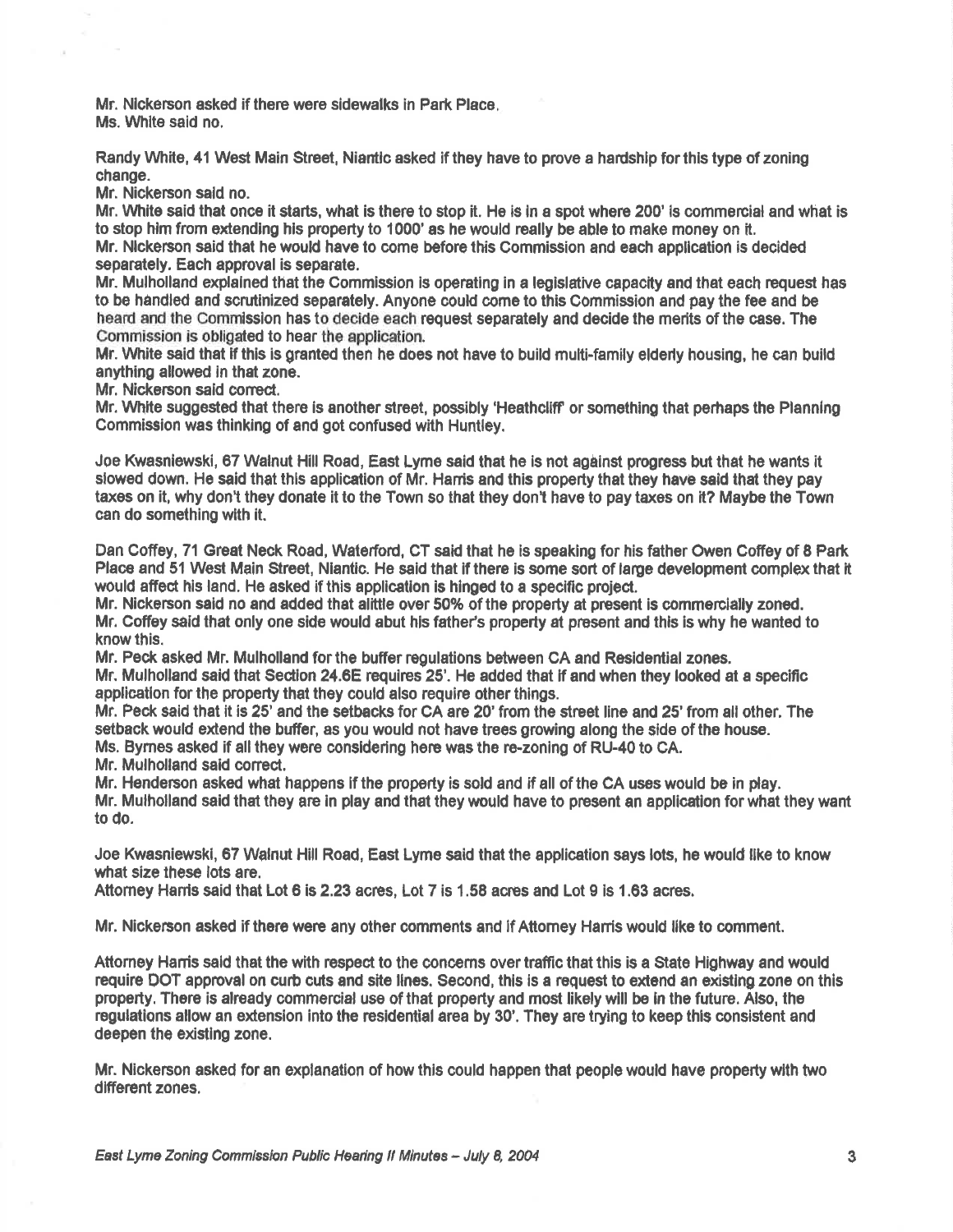Attomey Harris said that it is strip zoning and that years ago they picked an area across the fronts and parallel to the streets and zoned the fronts commercial. There are isolated pockets of this all over the Town. It exists in downtown Niantic also.

Mr. Nickerson noted that they have had many applicants come and request this type of thing, which is why he asked.

Mr. Nickerson asked if there were any other comments - hearing none he called for a motion to close the public hearing.

\*\*MOTION (1)

Mr. Salemo moved that this Public Hearing be closed. Ms. Byrnes seconded the motion. Vote:  $6 - 0 - 0$ . Motion passed.

Mr. Nickerson closed this Public Hearing at 9:58 PM.

Respectfully submitted,

Karen Zmitruk, **Recording Secretary**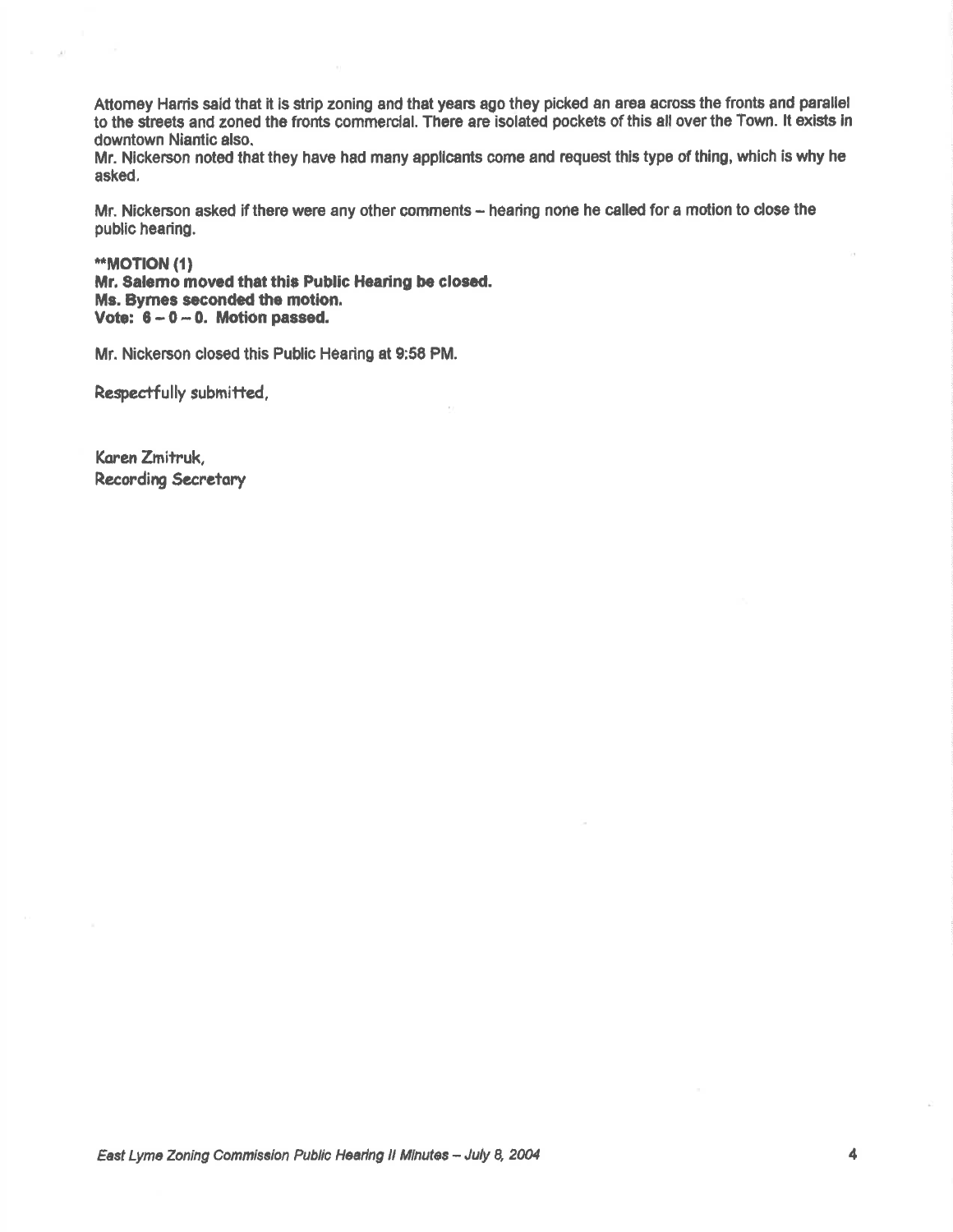P.O. Drawer 519 Planning Commission



L08 Pennsylvania Ave Niantic, Connecticut 06357 (860) 691-4114 Fax (860) 739-6930

 $W_{\rm{on}}'$ 

July 8, 2004 Hand-delivered

East Lyme Zoning Commission Town Hall Niantic, CT

Dear Chairman Nickerson:

At a regular meeting on June 15, 2004, the East Lyme Planning Commission found the application of Theodore Harris for a change of zone from RU-40 to CA for portions of properties located at 55-57 West Main Street (Assessor's Map 11.1, Lots 6,7 & g) INCONSISTENT with the following Plan of Conservation and Development specific recommendations:

- Limit future commercial development to the existing commercial centers of Niantic and Flanders.
- 
- Control commercial strip development by eliminating strip zoning where possible.<br>
Adopt changes in commercial zoning to restrain strip development The strip commercial<br>
zoning of West Main Street between Huntley Court nonconforming uses. This strip and the interior land areas behind it are recommended for mixed, medium-density, single-family residential and multi-family housing by special permit when sewers are available.
- "r, Establish a new zoning district to serve as a transition between residential and<br>commercial/industrial zones. This new zone could take the form of an office/multifamily residential zone that would include appropriate uses. The commercial strips proposed for re-<br>zoning as stated above should be studied for rezoning to this new district.

It is recommended that a new zone be created in the areas recommended in the POCD, including the parcels that are the subject of this zone change request. It is understood that a subcommittee of the Zoning Commission is currently working with Land Use staff to develop a proposal for a Neighborhood Business Zone that would be appropriate in the subject area. The new zone could accommodate the intended use and eliminate undesirable uses that would be allowed in the CA District.

Cordially,

Francine Schwartz, Chairman  $\boldsymbol{\eta}$ 

CC: W. Mulholland T. Harris

 $\mathcal{G}$ HII

 $\exists$ Hachment -  $\mathcal{C}$ HII tonng Conn. 7/8/04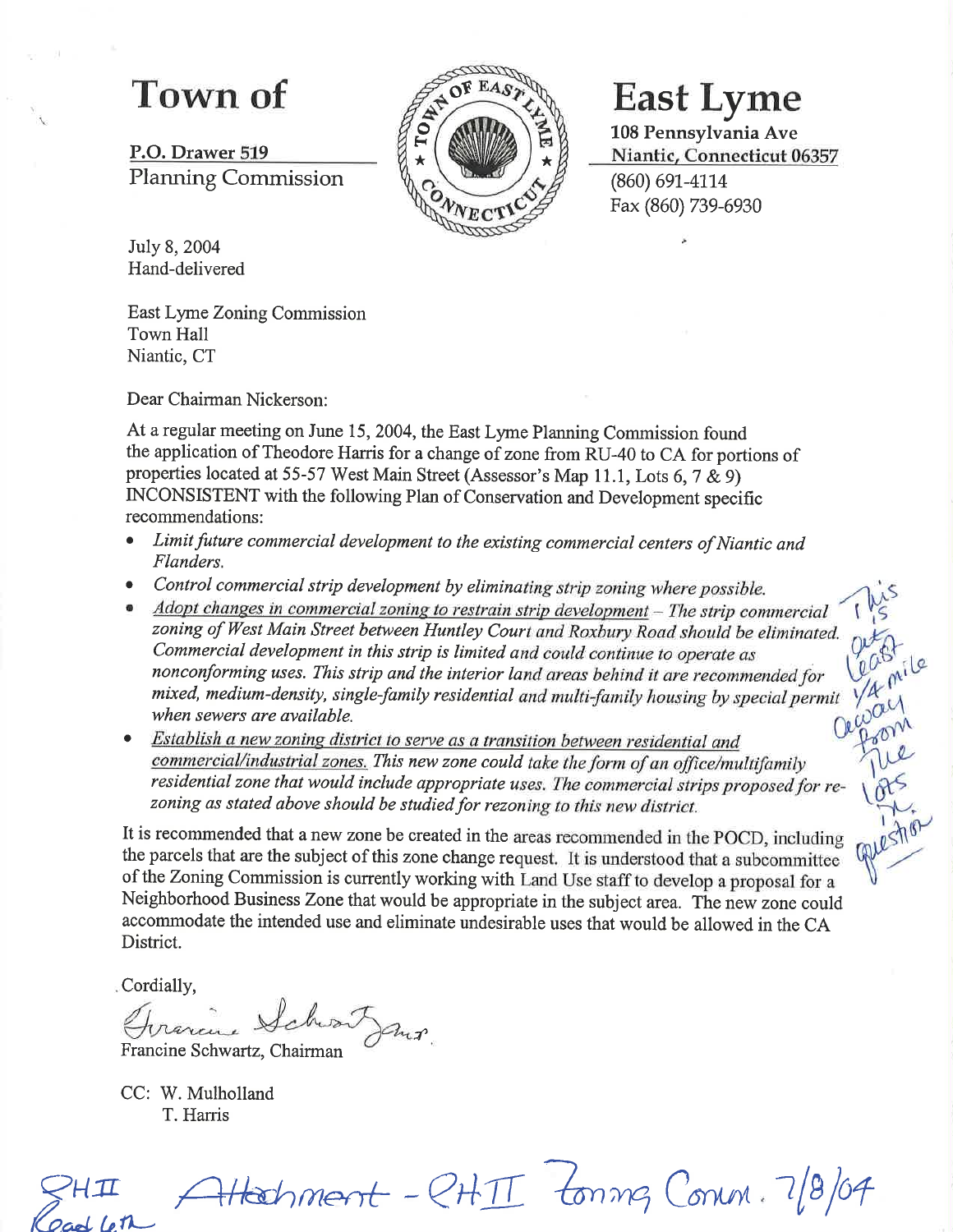The type of commercial development taking place in the central areas is likely to be a combination of local/market-oriented, small businesses and businesses which cater to tourists and customers from Interstate 95. However, a trend toward more clustered shops or mini-centers (e.g., Midway Mall) is probable to make the most efficient use of increasingly scarce and costly prime sites.

From Plan of Conservation

- When the State of Connecticut rebuilds the Exit 74 southbound interchange, full access will be gained to the undeveloped and inaccessible commercially zoned land along Interstate 95. A community or regional shopping center would be a probable development.
- Outside the most intensely developed areas, strip commercial development will continue to expand along Route 161, West Main Street and Route 1.
- Further motel development and construction of fast food restaurants is probable in the Exit 74 interchange area.

### **Recommendations:**



Limit future commercial development to the existing commercial centers of Niantic and Flanders.

Accommodate future growth by consolidation and deepening of existing zones and encouraging the use of a common service road along Route 161.

- Control commercial strip development by eliminating strip zoning where possible.
- Consider a historic preservation area in Flanders Village to be located at the intersection of Church Lane and Route 1.
- Preserve the Niantic River marine commercial areas by reserving these areas exclusively for marine-dependent uses.
- Provide incentive for the preservation of agricultural land to provide local crop supplies for associated businesses and tourism support.

Channel future commercial growth toward the Route 161/1-95 Interchange Area.  $1.$ 

The preponderance of commercial development in the future should take place around the Exit 74 interchange adjacent to Interstate-95 in conjunction with new development or redevelopment in the Flanders Commercial District. As documented, a substantial amount of land is available in the Route 161 corridor for commercial growth. Removal of multifamily housing development as a permitted use would remove pressure for development of commercially zoned land for noncommercial uses. Additionally, the area is attractive for further commercial development because of its location with respect to major transportation corridors and accessibility to the central and northern areas of Town where most future residential development will take place.

There are several potential impacts involved in the intensification of commercial use in the Route 161 interchange area. One definite impact will be the increase in traffic congestion on Route 161. However, it is considered preferable to accept high traffic volumes here and to make the necessary roadway improvements within a limited area than to aggravate problems and trigger more extensive and costly improvements by permitting further strip development elsewhere. Strip development with multiple access points to separate properties should be discouraged and zoning requiations should encourage larger minimum lot size to maximize use of interior lots and shared driveways. Non-retail uses that are not dependent on road front visibility, should be encouraged to locate in the rear portion of developments. Retail uses should be encouraged to locate near the front of the parcel with parking located to the rear and side of the building. The front of the building should be landscaped and a landscaped berm provided next to the sidewalk to buffer the building El Plan et Conservation - eler. B4+26 from traffic headlights and glare.